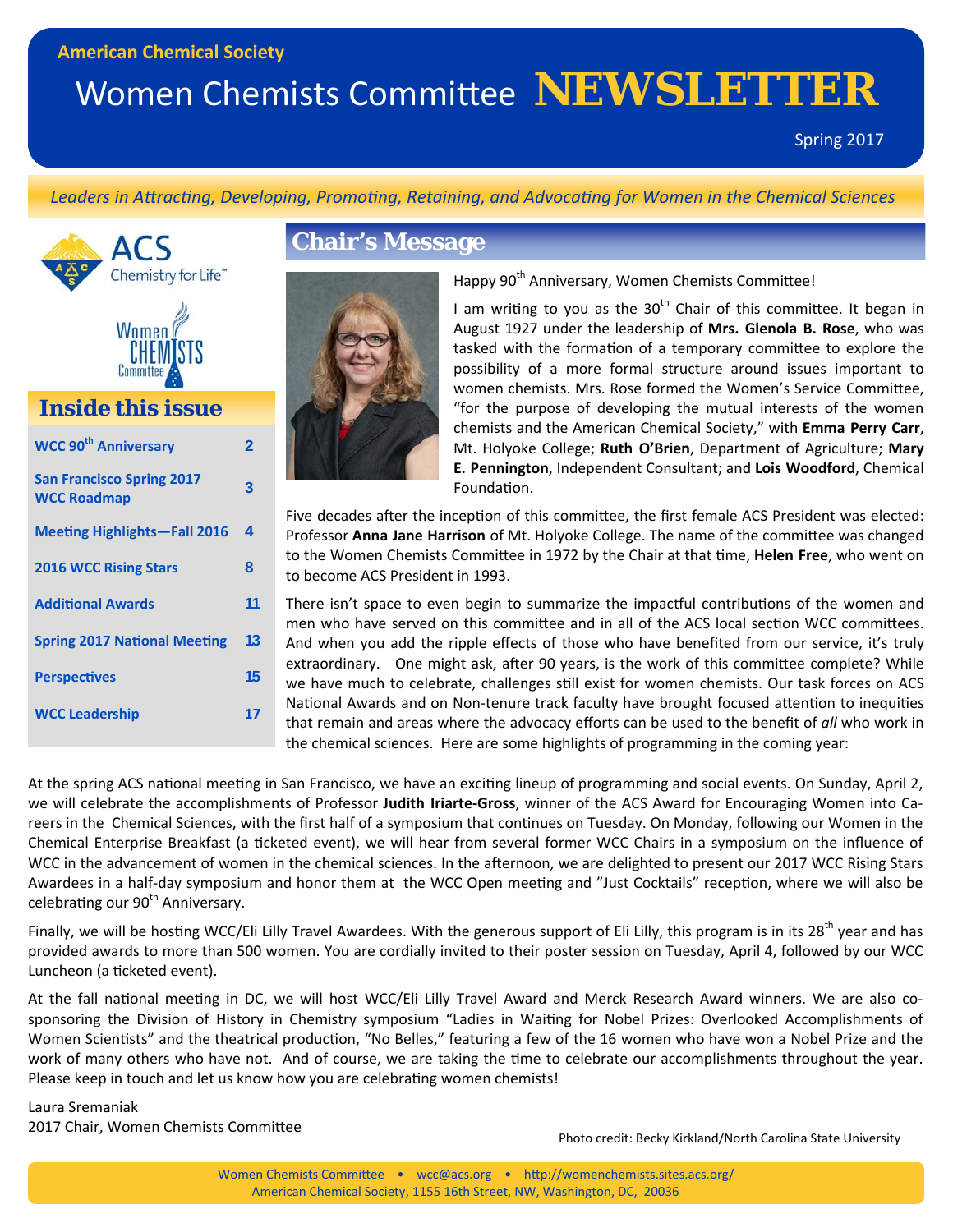### **WCC 90th Anniversary** By Amy DeBaillie



The year 2017 marks the  $90<sup>th</sup>$ Anniversary of the founding of WCC, a significant mile‐ stone in an exciting journey that began in 1927 when women made up 3.55% of the ACS membership. A number of events will commemorate

the 90<sup>th</sup> Anniversary at the Spring and Fall 2017 ACS National Meetings in San Francisco and Washington DC.

We will be kicking off the events with the WCC past chairs symposium titled "Celebrating 90 years of the WCC: Reflections of Past Chairs" in San Francisco on Monday, April  $3^{rd}$ . We are excited to have seven WCC past chairs participating in the symposium! We will continue the theme of reflection at the WCC Open Meeting and "Just Cocktails", an informal networking reception held on April 3rd, by highlighting WCC accomplishments over the past 90 years.

The celebration will resume in August in Washington DC at the WCC "Just Cocktails" reception where the theme will be focused on highlighting the successes of WCC local sections.

Plan to join us in San Francisco and Washington DC as we celebrate the WCC's 90<sup>th</sup> anniversary and the important roles that women play in the chemical scienc‐ es. Further updates on the celebration plans can be found throughout the year on our website and Facebook page.

### **Chairs, Women's Service Committee**

| Glenola B. Rose      | 1927-1935 |
|----------------------|-----------|
| Lois W. Woodford     | 1936-1939 |
| May L. Whitsitt      | 1940-1943 |
| Cornelia T. Snell    | 1943-1947 |
| Hoylande D. Young    | 1947-1948 |
| Marjorie J. Vold     | 1949-1951 |
| H. Marjorie Crawford | 1951-1952 |
| Gladys A. Emerson    | 1953-1957 |
| Essie White Cohn     | 1958-1961 |
| H. Gladys Swope      | 1962-1966 |
| Florence H. Forziati | 1967-1970 |
| Helen M. Free        | 1970-1972 |

### **Chairs, Women Chemists Committee**

| 1973-1975 |
|-----------|
| 1976-1978 |
| 1979-1980 |
| 1981-1983 |
| 1984-1985 |
| 1986-1988 |
| 1989-1991 |
| 1992-1994 |
| 1995-1997 |
| 1998-2000 |
| 2001-2002 |
| 2003-2005 |
| 2006-2008 |
| 2009      |
| 2010      |
| 2011-2013 |
| 2014-2016 |
| 2017      |
|           |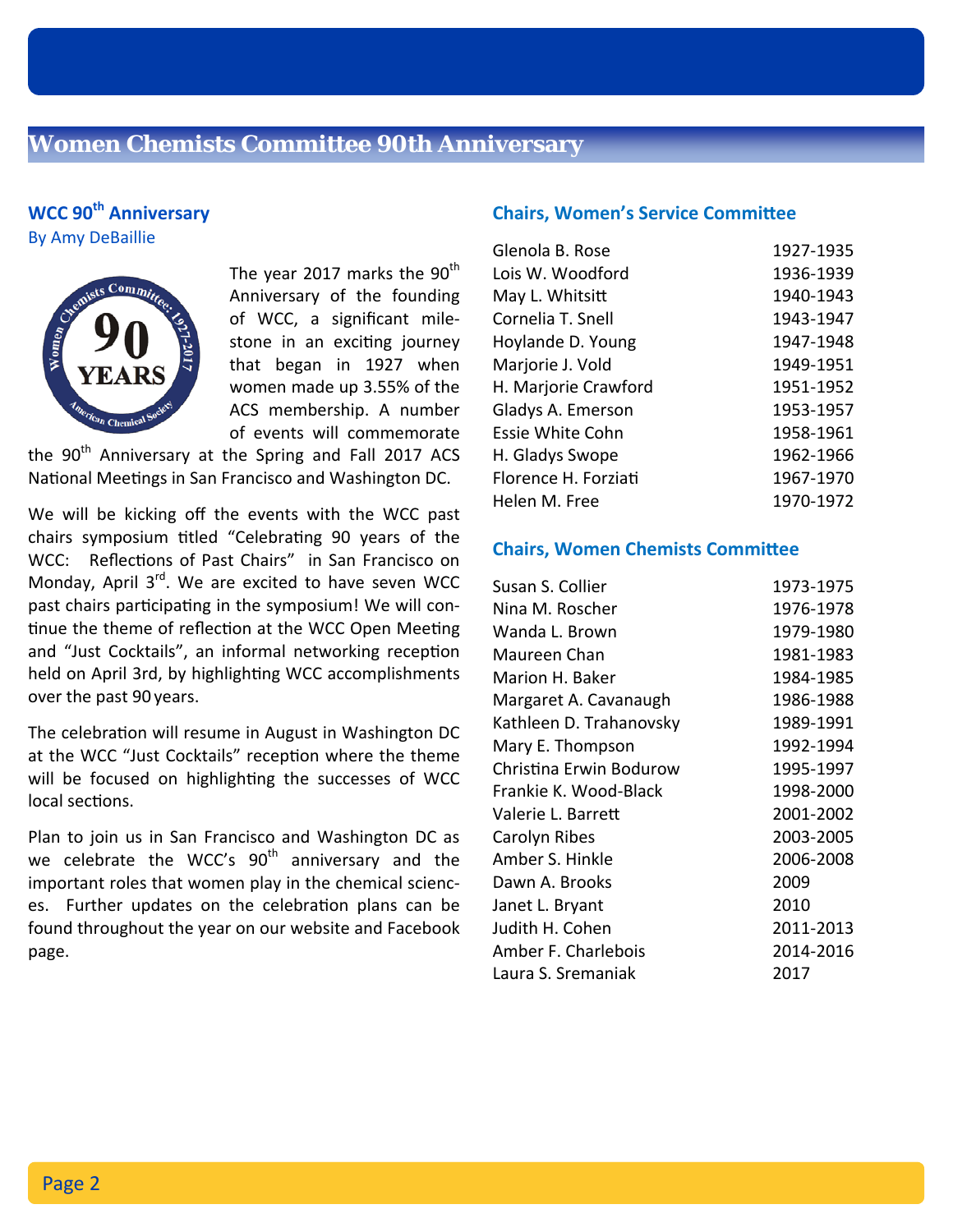



### 253rd American Chemical Society National Meeting April 2-6, 2017 . San Francisco, CA

# **Women Chemists Committee**



## **EVENTS SCHEDULE**

# **Page 2018** SUNDAY, APRIL 3, 2012<br>
The importance of Role Models & Mentors in Reaching<br>
Cardid Topics of Road, Note (Figure 2017) in Cardid Colores and Suite Constrained Constrained Constrained Constrained Constrained Co

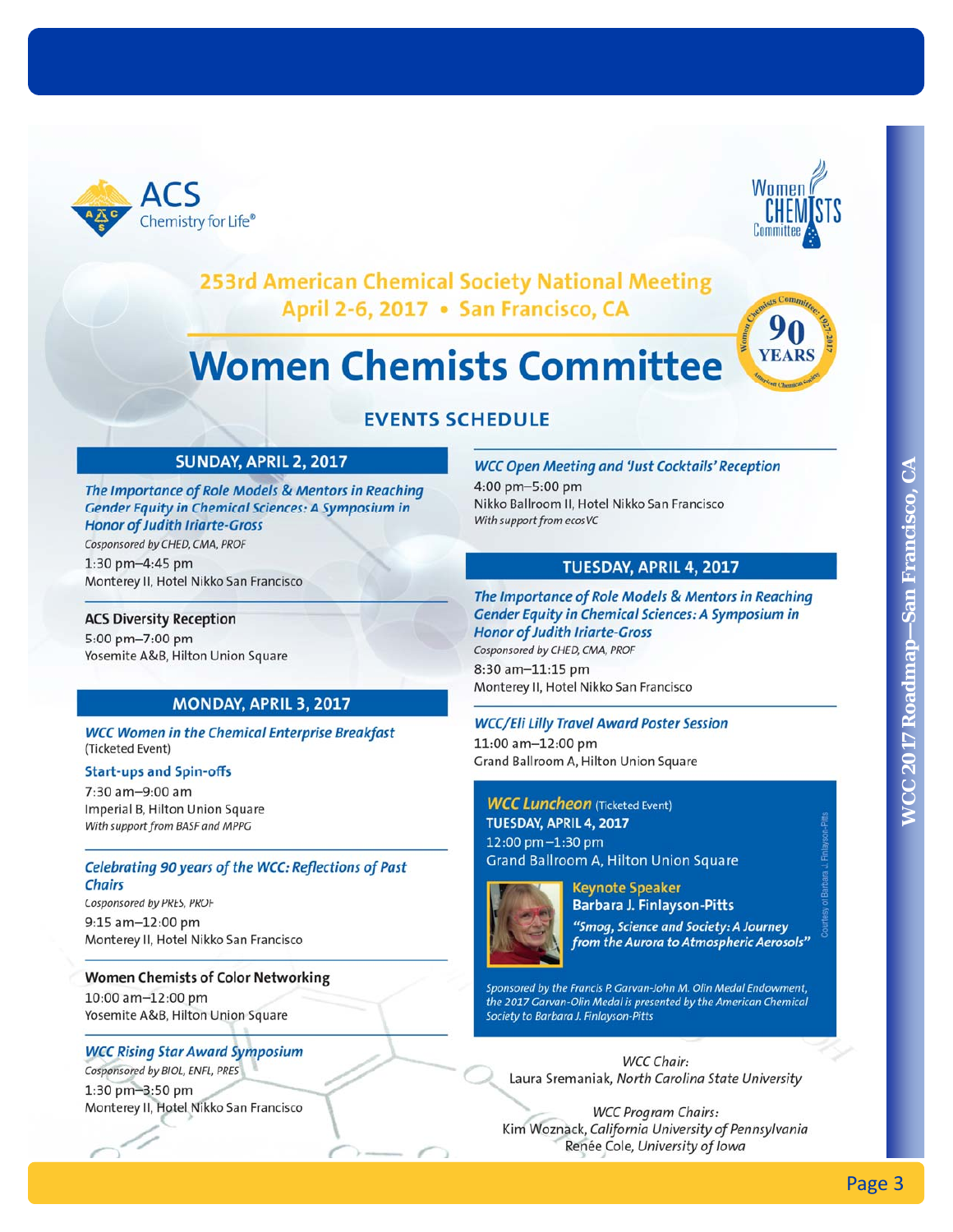# **Meeting Highlights—Fall 2016**

### **WCC Luncheon Address – Diversity and Me, My Life as a Woman in Chemistry** By Samina Azad



WCC Luncheon Key Note Speak‐ er **Dr. Ann Weber**, currently an independent consultant with biotech and pharma, retired from Merck in 2015 as Vice President, Lead Optimization Chemistry.

Ann started her presentation with a definition of diversity and

why diversity should be strategically embraced by businesses – this is a data driven approach as companies with more women in their executive committees have better financial success. There are many more organizations today with women on their boards than before but there is still significant progress to be made.

Ann grew up in Oshkosh, WI. She found her first female role model at home – her mom **Fran Weber**, who would try to fix her own dishwasher before calling a repairman. Ann found another mentor at school, her chemistry teacher who got her interested in chemistry. Early on, Ann came up with her purpose statement for her life, "To use my God-given talents to the best of my abilities to make the world a better place".

She went to University of Notre Dame and then to Harvard University with advisor Dave Evans. When it was time to choose a career path, she had to decide between academia and industry. She was impressed by Merck's mission statement – "to discover, develop and provide innovative products and services that save and improve lives around the world". It resonated with her own mission in life, so Ann went to work for Merck.

At Merck, Ann started as a Process Chemist and worked on Discovery Chemistry. She was given an opportunity to work on a brand new project – Beta3 Adrenergic Recep‐ tor Agonists – informally called – the "obesity project". From 1990 to 2000 she and her team worked on making the new compound, but the project was unsuccessful and ended in 2000. During this time, Ann was raising her three children, Dave, Dan, and Timmy.

Ann highlighted an important change that occurred over time. In her younger days she was afraid of failure  $-$  she experienced lots of sleepless nights whenever challenged. Later on she learned how to deal with challenges without being afraid.

Ann joined a new research team initiated by a colleague in 1999, the DPP‐4 Inhibitor Program. The team worked on the new compound and in 2001 it went to market as JANUVIA $^{\circ}$  in just 4 years! The project team worked rapidly without compromising any of the critical background work. The work of the Early Development Team led to another program, which developed a novel once weekly oral therapy for Type 2 Diabetes. This was approved in Japan in Sept 2015.

Although they did not get a drug out for obesity in the initial project, Ann looks at it as a "successful failure". Ann was promoted from a Research Fellow to Associate Director and then Director while working on this project. She went from being a medicinal chemist to a drug discovery researcher as her role evolved. Ann acknowl‐ edged her manager at Merck for sponsorship and for creating some of these opportunities for her.

Ann shared her "lessons learned":

- SEEK out mentors and sponsor
- $\bullet$  Ask a lot of questions
- Don't be afraid to make mistakes
- If it is not working, try something else
- $\bullet$  Figure out what's important to you and go after it
- For everything else just say no or hire someone
- $\bullet$  Mentoring and sponsoring are gifts ... give back!

Ann emphasized that life is about making choices and you can't have it all ‐ you need to decide what is important to you and choose wisely.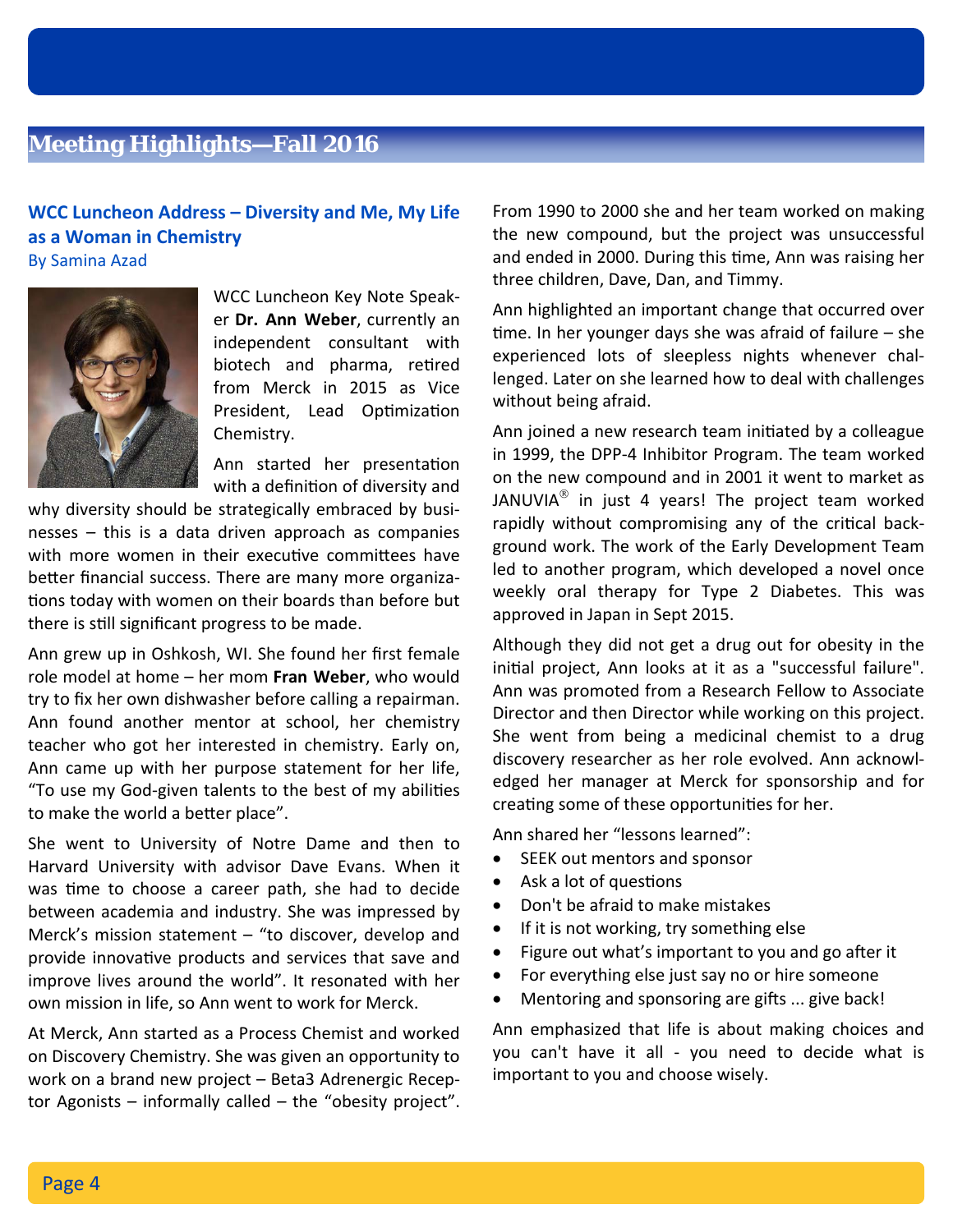### **WCC Merck Research Award**

By Amy Balija

On Sunday, August 21, WCC in partnership with Merck held the inaugural WCC Merck Research Award Symposium. This session featured the winners of the WCC Merck Research Award,  $3<sup>rd</sup>$  and  $4<sup>th</sup>$ -year graduate students who have excelled in their research. The morn‐ ing symposium featured technical talks on chemical biol‐ ogy, polymer synthesis, computational chemistry, and organometallic chemistry. To begin the session, **Sara Massey** from the University of Chicago discussed her research in analytical techniques to examine biological entities. Virginia Bruce then highlighted her progress in examining modified cationic protein peripheries. **Allegra Aron**, from the University of California, Berkeley, dis‐ cussed her progress in imagining biological iron which was followed by Lam-Kiu Fong's talk on computational methods to examine the melting of DNA strands on nanoparticles and **Alice Chang**'s preparation of novel block copolymers for novel nanostructures.



WCC Merck Research Award winners with representatives from WCC and Merck. (Photo Credit: A. Balija) Dr. Marinda Li Wu signing the ACS Sympo-

Following the intermission, **Kate Holloway**, a computa‐ tional scientist at Merck, gave an inspiring technical talk of how chemists work together to develop new drugs and products. The final three talks focused on synthetic topics with **Suzanne Batiste**'s work on preparing macromolecules from small pepƟde sequences, **Emma Baker**'s focus on nickel catalyzed C-N formation reactions, and **Melissa Lee**'s study of C-N reactions.

To celebrate their accomplishments, the winners were honored at a luncheon immediately following the sym‐ posium. Each graduate student was paired with a cur‐ rent female Merck employee to help mentor the student through their careers.

### **WCC "Just Cocktails"** By Kim Woznack

The WCC Open Meeting and "Just Cocktails" reception, occurred on Tuesday, August, 23, 2016. **Dr. Amber Charlebois**, 2016 WCC Chair, presented an overview of the Women Chemists Committee and a description of the Fall 2016 meeting programming. The recipients of WCC awards were acknowledged and celebrated. Organized by WCC, the "Just Cocktails" reception was held with support from ecosVC.



"Just Cocktails" also featured a book signing by **Dr. Marinda Li Wu**, for the ACS Symposium book, *Jobs, Col‐ laboraƟons, and Women Leaders of the Global Chemistry Enter‐ prise*.

sium book, Jobs, Collaborations, and Wom*en Leaders of the Global Chemistry Enter‐ prise.* (Photo Credit: K. Woznack)

The book is available as an eBook directly through ACS Publications, and also available in hardcopy distributed by Oxford University Press, Inc.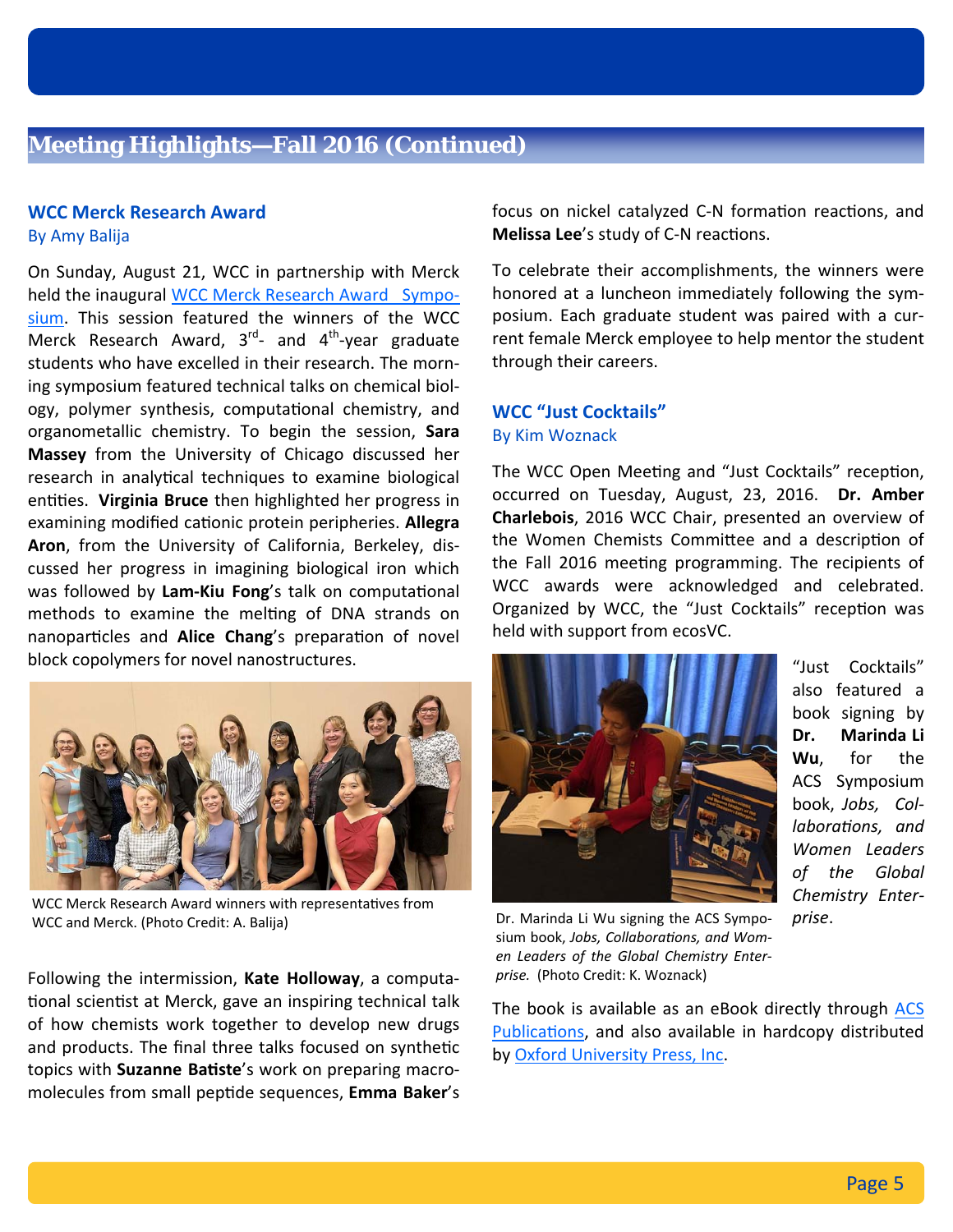### **Meeting Highlights—Fall 2016 (Continued)**

### **WCC/Eli Lilly Travel Award Poster Session** By Amy Balija

On Tuesday, August 23, WCC hosted ten WCC/Eli Lilly Travel Award winners at a poster session preceding the WCC luncheon. Ranging from just finishing undergradu‐ ate to completing post-doctoral studies, each woman had an unique story to share. The award winners were Brittney Anderson (University of California, Davis), **BriƩney Armstrong** (University of California, Davis), **Eliz‐ abeth Cleverdon** (Syracuse University), **Vedanjali Gogineni** (University of Mississippi), **Laura Hawk** (University of Minnesota), **Sarah Johnson** (Purdue University), **Kayleigh McGovern** (Syracuse University), **Molly Vergerame** (University of Rose Island), **Clorissa Washington** (University of South Carolina) and **Lizzie White** (Duke University). Their research focused on bio‐ chemistry, biotechnology, inorganic, and medicinal chemistry. The poster session was well attended with ACS governance members, Eli Lilly representatives, and other conference attendees. Following the hour long poster session, the WCC/ Eli Lilly Travel Award winners were honored at the WCC luncheon.



WCC/Eli Lilly travel award recipients with representatives from WCC and Eli Lilly. (Photo Credit: Linda Wang)

### **Overcoming Challenges Award** By Amy Balija



The 2016 Overcoming Challenges Award win‐ ner is **Jherian Mitchell‐ Jones** from College of Saint Benedict/St. John's University. Jherian grew up in a challenging envi‐ ronment, experiencing abuse, being surrounded by drug users, and being placed in foster care. These negative experiences impacted her edu‐ cation so that she was

Amber Charlebois (left) and Jherian Mitchell‐Jones (right) ‐ (Photo Credit: Linda Wang)

unable to read and write proficiently and she struggled in math classes. However, in 2010, she took charge of her life, dedicating herself to her studies and developing a healthy lifestyle. By the time she graduated high school, Jherian ranked third in her graduating class and had taken several advanced courses.

Jherian was then accepted into the College of Saint Ben‐ edict's NSF Future Chemistry Scholars S‐STEM Program (FoCuS). Although only having completed her freshman year, Jherian is known for her maturity and dedication to succeed. Her advisor speaks to her desire to excel by being hired as a tutor to students and her preparedness to begin research.

To celebrate her accomplishments, Jherian was present‐ ed the Overcoming Challenges Award at the WCC Lunch‐ eon. **John Johnson**, Chair of the Committee on Chemists With Disabilities, gave a heartwarming introduction. Jherian was then presented with a plaque and a mone‐ tary gift. Congratulations, Jherian!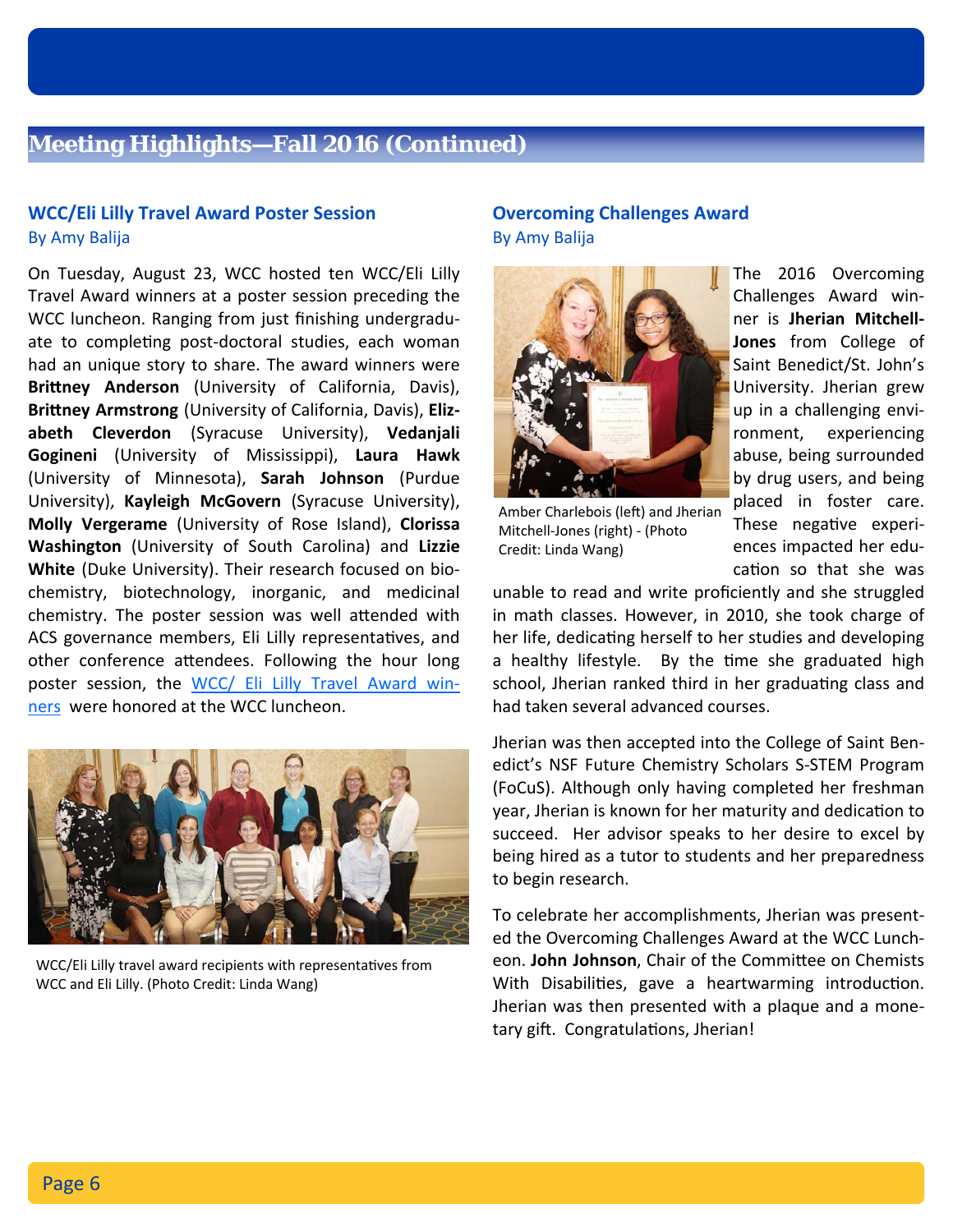# **Meeting Highlights—Fall 2016 (Continued)**

### **Increasing Successful Award Nominations from Underrepresented Groups** By Christine Chow

WCC, the ACS Board Committee on Grants & Awards, and the ACS Diversity & Inclusion Advisory Board orga‐ nized a session focused on increasing award nomina‐ tions from underrepresented groups. The panel discussion, moderated by **George Bodner** (Chair, Board Stand‐ ing CommiƩee on Grants & Awards) and **Amber Charlebois** (WCC Chair), included **ChrisƟna Bodurow** (Eli Lilly), **Amanda Bryant‐Friedrich** (University of Toledo), **Cynthia Maryannoff** (Baruch S. Blumberg InsƟtute) and Les McQuire (Novartis) as participants. An overview of the nomination and selection process was given, followed by discussions on implicit bias, how to prepare competitive nominations, reviewer criteria, and how to become award ready. Analysis of the national ACS technical awards between 1923 and 2015 revealed that women and members of underrepresented groups received very few (less than 5% of the total). Advances were made in 2017 (19% female winners), although cau‐ tion should be taken when looking at numbers from a single year. Women comprise 29% of the ACS member‐ ship.

Some key recommendations for putting together successful nominations were made.

- Focus on specific outstanding accomplishments of the nominee and address the nomination criteria for the specific award.
- The components of the award package should be *focused* and *well integrated*, with the *entire* nomination package being tailored for the specific award.
- Focus on the *significance* and *impact* of the nomi‐ nee's work (*i.e*., first to accomplish the highlighted work, developed best method in the field, etc.).

Other recommendations were made to ensure that members of underrepresented groups are well posi‐ tioned to be nominated and receive awards in the future. Getting more people "award ready" will require active mentoring throughout the career and greater advocacy from leaders in the field, such as former awardees and ACS leadership. Members of the audience recommended establishing rubrics for each award so that the selection criteria are transparent.

### **Please consider nominating an underrepresented chemist for a naƟonal technical award this November!**

### Resources:

Charlebois, A. F. "Becoming 'Award Ready'." *Chemical & Engineering News*, September 5, 2016.

Bodner, G. M.; Kuck, V. J. "Help Diversify ACS National Awards." *Chemical & Engineering News*, February 22, 2016.

Jacobs, M. "ACS's Work is not Done." *Chemical & Engi‐ neering News*, February 1, 2016.

### **Watch the Webinar, "Are You Award Ready?"**

A webinar based on the ACS national meeting panel, "Increasing Successful Awards Nominations from Underrepresented Groups", held on September 20, 2016: Amanda Bryant‐Friedrich and Les McQuire discussed ways to be "award ready" at greater length.

### **Women in the Chemical Enterprise Breakfast** By Ean Warren

At the Women in the Chemical Enterprise Breakfast during the ACS National Meeting in Philadelphia, Han**nah Murnen**, the VP of Business Development at Com‐ pact Membrane Systems, discussed diversity in the workplace with "It's about **all** the people": What are the problems, why is diversity important, why do we care and what can we do to address the problem? Hannah presented data about the issue, reasons for encouraging a diverse workforce, limitations in achieving diversity, and ways to counter bias. Organized by WCC, the Fall 2016 breakfast was held with support of BASF.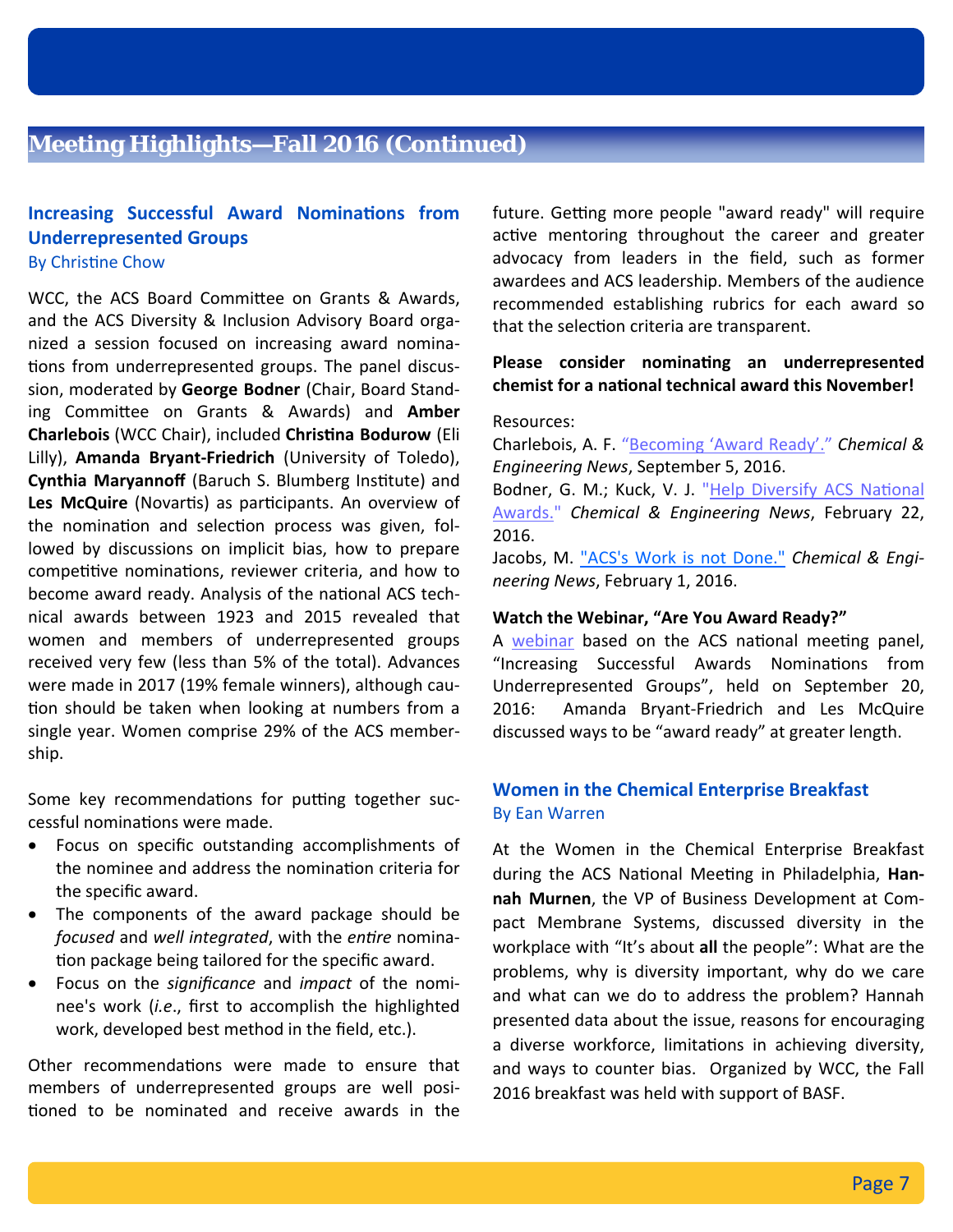### **2016 WCC Rising Stars**

The 2016 WCC Rising Stars were featured at the Spring 2016 ACS National Meeting. For articles about the other 2016 WCC Rising Stars, please see the Fall 2016 WCC Newsletter.

**Dr. Karelle Aiken—Georgia Southern University** By Kim Woznack



**Dr. Karelle Aiken**, 2016 WCC Rising Star, is currently an Associate Professor at Geor‐ gia Southern University in Statesboro, GA. She is recog‐ nized for her outstanding work at GSU with undergrad‐ uate students, graduate students, and new faculty members.

Karelle Aiken was born in Jamaica. As a young woman, she was part of speech‐choirs in which she performed with family members. She admits that she was shy but that she really enjoyed the mentorship she received during those times. Karelle moved to the U.S. in 1996 to begin college. She earned her Bachelor's degree from Williams College and her Ph.D. in Organic Chemistry from the University of New Hampshire. The warm climate in Statesboro, and the strong student‐centered atmosphere in the chemistry department at GSU impressed Karelle. She has been at GSU since 2007.

Karelle's research group's projects are diverse and range from organic synthesis and characterization to synthesis of organic‐based semiconductors and sensors. She leads a highly successful and NSF‐funded departmental sum‐ mer research experience for undergraduates (REU) program. Karelle has published papers with her stu‐ dents, and they have presented their work at regional and national meetings of the American Chemical Society and National Organization for the Professional Advancement of Black Chemists and Chemical Engineers (NOBCChE). Karelle was the founding member of the Georgia Southern NOBCChE chapter. Dr. Karelle Aiken's dedication to mentoring student researchers has had a significant impact on the lives of so many.

For more information about Dr. Karelle Aiken, please see the following sites:

http://cosm.georgiasouthern.edu/chemistry/karelleaiken/ http://cosm.georgiasouthern.edu/blog/2015/10/28/ american‐chemical‐society‐rising‐star‐award/

**Dr. Amanda Hummon—University of Notre Dame** By Kim Woznack



**Dr. Amanda Hummon**, 2016 WCC Rising Star, is a Pittsburgh, PA native who completed her undergraduate work at Cornell Univer‐ sity, followed by her Ph.D. at the University of Illinois, Urbana‐ Champaign. After postdoctoral appointments with the University of Illinois and the National Cancer Institute at the National Institutes of Health, she began her career as

a faculty member at Notre Dame. In addition to being recognized as a WCC Rising Star, Amanda has also been recognized with a NSF CAREER award and a Society for Analytical Chemists of Pittsburg starter grant.

The Hummon research group focuses on using analytical chemistry to explore the proteomics of cancer. They have developed and adapted mass spectrometry tools for studying cancer progression.

In addition to the crucial research that they do, the Hummon group also likes to have fun. This includes modeling important safety habits, like wearing the appropriate personal protective equipment (PPE), with each member adopting a muppet alter ego.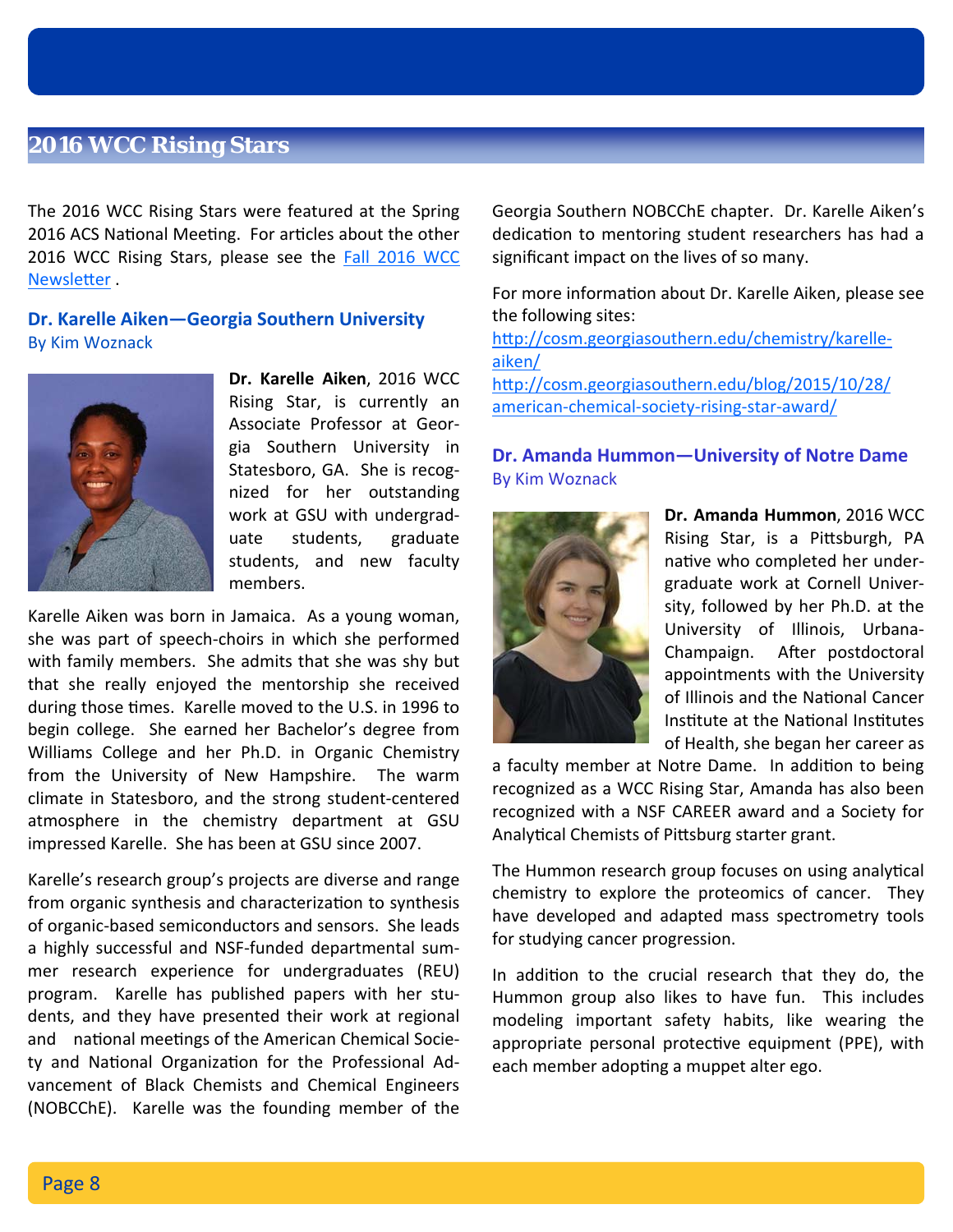### **2016 WCC Rising Stars (Continued)**

For more information on Dr. Amanda Hummon and her research group at the University of Notre Dame, please see the following sites:

http://chemistry.nd.edu/people/amanda-b-hummon/ http://www3.nd.edu/~abhlab/Hummon\_Lab/Welcome/ Welcome.html

### **Dr. Rongjuan Cong—Dow Chemical** By Alexia Fiontello



**Dr. Rongjuan Cong** credits her successes to her hard work and the mentoring and coach‐ ing that she has received throughout her career. As a first generation immigrant, she earned her bachelor's degree in chemistry in China. She later moved to Japan and studied to become a Japanese translator

in Canada. Her love of mathemaƟcs and models led her to completing her PhD in Chemical Engineering from McMaster University in Ontario. She started her career at Dow Chemical in Analytical Sciences and has worked on solving business problems for the plastics, polyethylene, and materials science product development groups.

When asked about the keys to her success, Cong empha‐ sized that teamwork, having good mentors and coaches, and a passion for her work has helped throughout her career. Her love of what she does was clearly demonstrated during the WCC Rising Star Symposium.

Some advice Cong offers to women starting their careers is to be open‐minded, find mentors and be willing to be coached. She has experienced firsthand the positive impact of good mentoring and coaching that helped her expand her knowledge and develop a new expertise in polyethylene technology area.

Outside of work Cong enjoys gardening and harvesting from the 12 different fruit trees she has in her yard. Her favorite fruit is the pineapple.

For Cong, the scientific challenges she faces are the most exciting part of her job. The thrill of solving problems and watching her teams work diligently and work well together is what brings her career satisfaction.

### **Dr. Elise Fox—Savannah River NaƟonal Lab** By Ean Warren



**Dr. Elise Fox** has been an engi‐ neer with Savannah River National Laboratory since 2006. Her research has focused on chemical characterization of materials and grid integration of renewable energy technolo‐ gies. Her projects involve ener‐ gy production, either developing new materials for more effi‐ cient energy production, or

understanding how materials behave during production. Her work has resulted in more than 25 peer‐reviewed journal articles, four book chapters, 29 published conference proceedings, two patents, and 15 successfully‐ funded proposals.

Her career started at College of Charleston with a bache‐ lor's degree in chemistry. She went on to get her M.S. and Ph.D. at Pennsylvania State University with Dr. Chunshan Song, studying the role of metals and oxygen on ceria‐supported copper‐palladium bimetallic cata‐ lysts.

Elise has been active in ACS affairs since moving to Aiken. She has been a member of the Younger Chemists Committee and Committee on Environmental Improvement, and active in the Division on Energy & Fuels and the former Division on Petroleum Chemistry. She works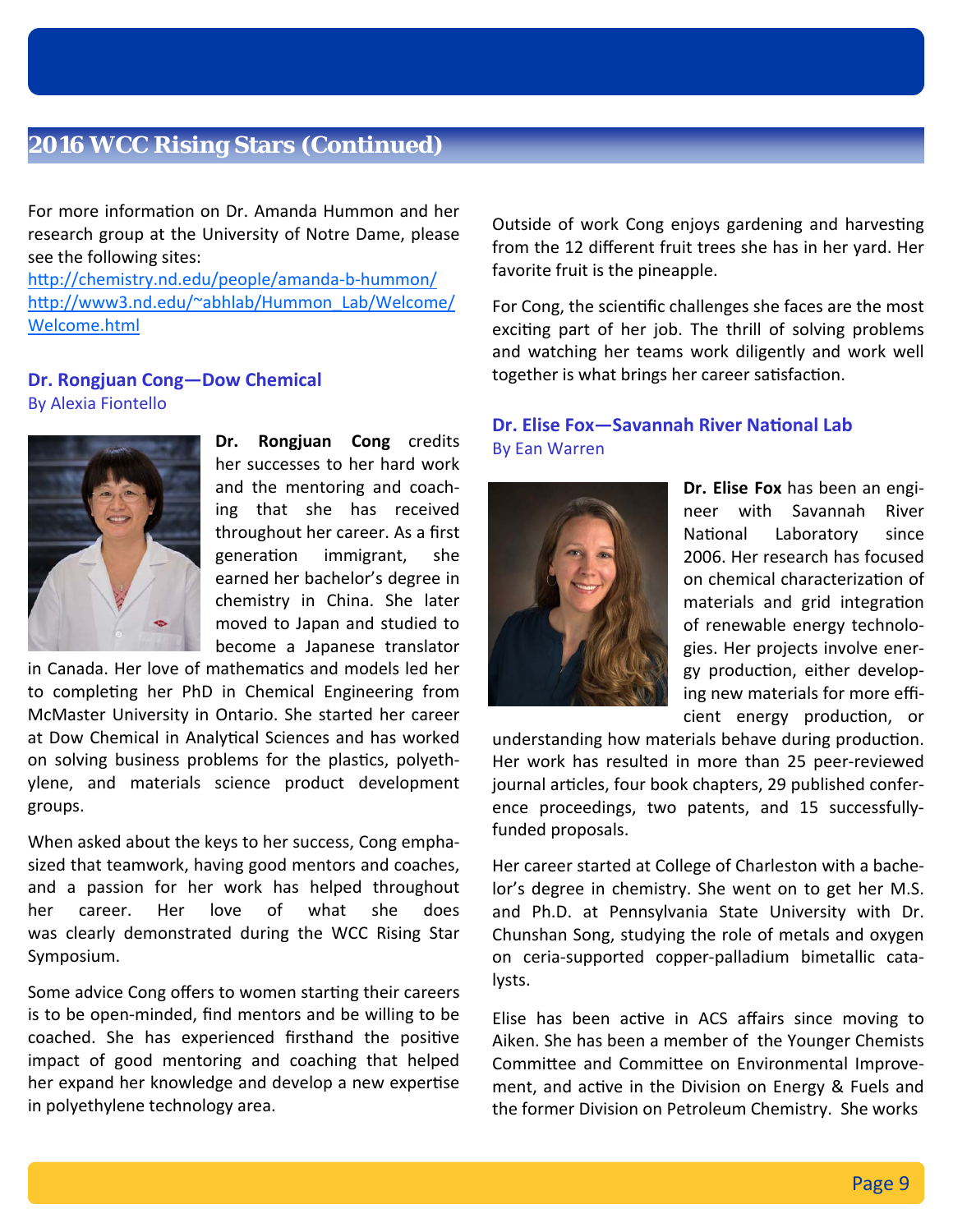### **2016 WCC Rising Stars (Continued)**

with Savannah River Local Section and has been Chair and Alternate‐Councilor, as well as Chemists Celebrate Earth Day and National Chemistry Week coordinator.

She has received numerous awards and recognition for her work. While at College of Charleston, she was a Life Scholar. She was a Robert M. Graham Fellow at Penn State in 2001 and 2002 and travelled to Nagoya Japan as an NSF Travel Fellow. In graduate school, she received a Frank and Lucy Rusinko Fellowship in Fuel Science. She received travel awards in 2005 and 2008, one from the North American Catalysis Society, another from World University Network, and one from ACS Leadership Institute. She was awarded an Electrochemical Society Bernard S. Baker Student Award for Fuel Cell Research, a WCC Lectureship Award, and an ACS Salute to Excellence from the Savannah River Local Section. In 2013, she was a visiting lecturer to the Joint Center for Energy Research, Dalian University of Technology, Dalian, China.

Elise is Mom to 8 year old budding scientist twins, Colin and Hannah. She agrees with Ruth Bader Ginsburg when she said that the most important decision you will ever make is who you choose to spend your life with. Having a supportive husband who isn't afraid to step in and take care of the children and who thinks that her work is just as important as his, has enabled her to push for stretch projects both at work and in her volunteer activities. Elise credits ACS for providing career development and leadership opportunities that she would not have had otherwise. Her advice to young chemists is "to volunteer early and often. You never know what may come from it. Also, don't box yourself in. Don't be afraid to take a chance and try something new profes‐ sionally. "

### **Dr. Anastassia Alexandrova—University of California, Los Angeles** By Jodi Wesemann



**Dr. Anastassia Alexandrova**, is an Associate Professor of Chemistry & Biochemistry at UCLA, where her research focuses on mul‐ tiscale modeling of materials. She earned her bachelor's and master's degrees from Saratov University, conducted predoctor‐ al work at the Russian Academy of Sciences, earned her Ph.D. at

Utah State University, and held two postdoctoral posi‐ tions at Yale University. The second was an American Cancer Society Fellowship.

Anastassia has been recognized for her research and ed‐ ucational contributions. She has received a NSF CAREER Award, the Glenn T. Seaborg Award and Professor of the Year at UCLA, Alfred P. Sloan Research Fellowship, a DARPA Young Faculty Award, and an ACS YCC Leadership Development Award.

Anastassia has a highly visible cutting-edge international research program that makes tight connections between theory and experiment, and an ability to bring all this excitement into the undergraduate classroom. Her re‐ search on multi-scale modeling and design of new materials, includes artificial metalloenzymes, clusters, alloys, and heterogeneous catalytic interfaces, using electronic structure insights. A course she developed, "Computation Methods for Chemists", involves a final research project that has twice resulted in publications.

For more information about Dr. Anastassia Alexandrova, please see the following sites:

http://www.chemistry.ucla.edu/directory/alexandrovaanastassia‐n

http://www.chem.ucla.edu/~ana/members.html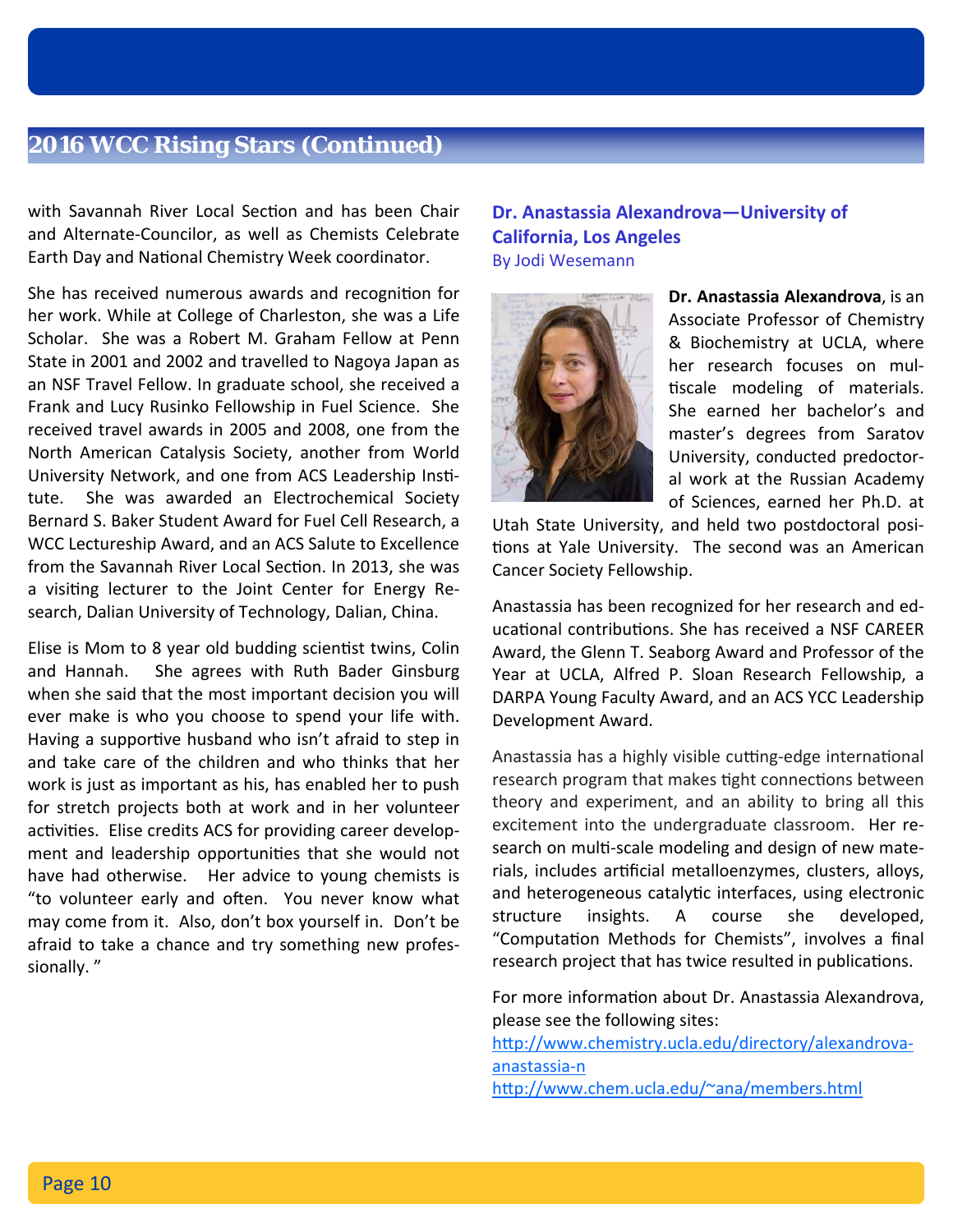# **Additional Awards**

### **Claire Buysse—2016 Priscilla Carney Jones Scholarship Recipient** By Jodi Wesemann

A senior chemistry major at the College of Saint Benedict and Saint John's University (CSB/ SJU) in central Minnesota, **Claire Buysse** is the 2016 recipi‐ ent of the Priscilla Carney Jones Scholarship. The scholarship is a one-time award based on both merit and financial need.

Claire's love of chemistry and

her plans to pursue a doctoral degree in atmospheric chemistry have grown through a series of academic and research experiences. In high school, she took college‐ level courses from a female teacher, role model, and family friend. In college, she has been inspired by other students with the same sense of determination and ambition in chemistry. At CSB/SJU, she works as a tutor and teaching assistant for the Chemistry Department. She is an active member of the Chem Club and is currently serving as President.

Research experiences helped Claire discover a passion for the Earth sciences. Along with pursuing research opportuniƟes during the academic year at CSB/SJU, she has participated in the North Dakota State University Research on the Prairies Summer Research Experiences for Undergraduate Program, the Joint Institute for the Study of the Atmosphere and Ocean Summer Research Internship Program at University of Washington-Seattle, and the NASA Student Airborne Research Program. She developed her own research project based on the data collected aboard a NASA DC-8 research aircraft and will present her research on secondary organic aerosols at the Spring 2017 ACS National Meeting in San Francisco.

The Priscilla Carney Jones Scholarship was established by Paul R. Jones, in memory of his wife, to provide scholar‐ ships for female undergraduate majors in chemistry or related disciplines who are beginning their junior or senior years of study. Priscilla Carney Jones wished to have this scholarship established because of the difficul‐ ties she faced as a female chemist early in her career.

# **Dr. Serena Debeer—2016 Inorganic Chemistry Lecturship Award**

### By Ana de Bettencourt-Dias

The WCC congratulates **Dr. Serena DeBeer**, the 2016 Inorganic Chemistry Lectureship Award recipient. Serena received her BS in Chemistry at Southwestern University in 1995 and her PhD in Chemistry from Stanford Univer‐ sity in 2002, where she worked with Edward I. Solomon and Keith O. Hodgson. She then worked as beam line and staff scientist at the Stanford Linear Accelerator until 2009 and then moved to Cornell University for her first faculty position. In 2011, she accepted the position of Professor and Research Group Leader at the Max Planck Institute for Chemical Energy Conversion in Mülheim, Germany. Serena received her award for her contributions to the development and application of advanced X-ray spectroscopy coupled to computational methods to understand key mechanisms in biological, homogeneous and heterogeneous catalysis. Her award address will be at the ACS National Meeting in San Francisco, CA, on April 3, 2017.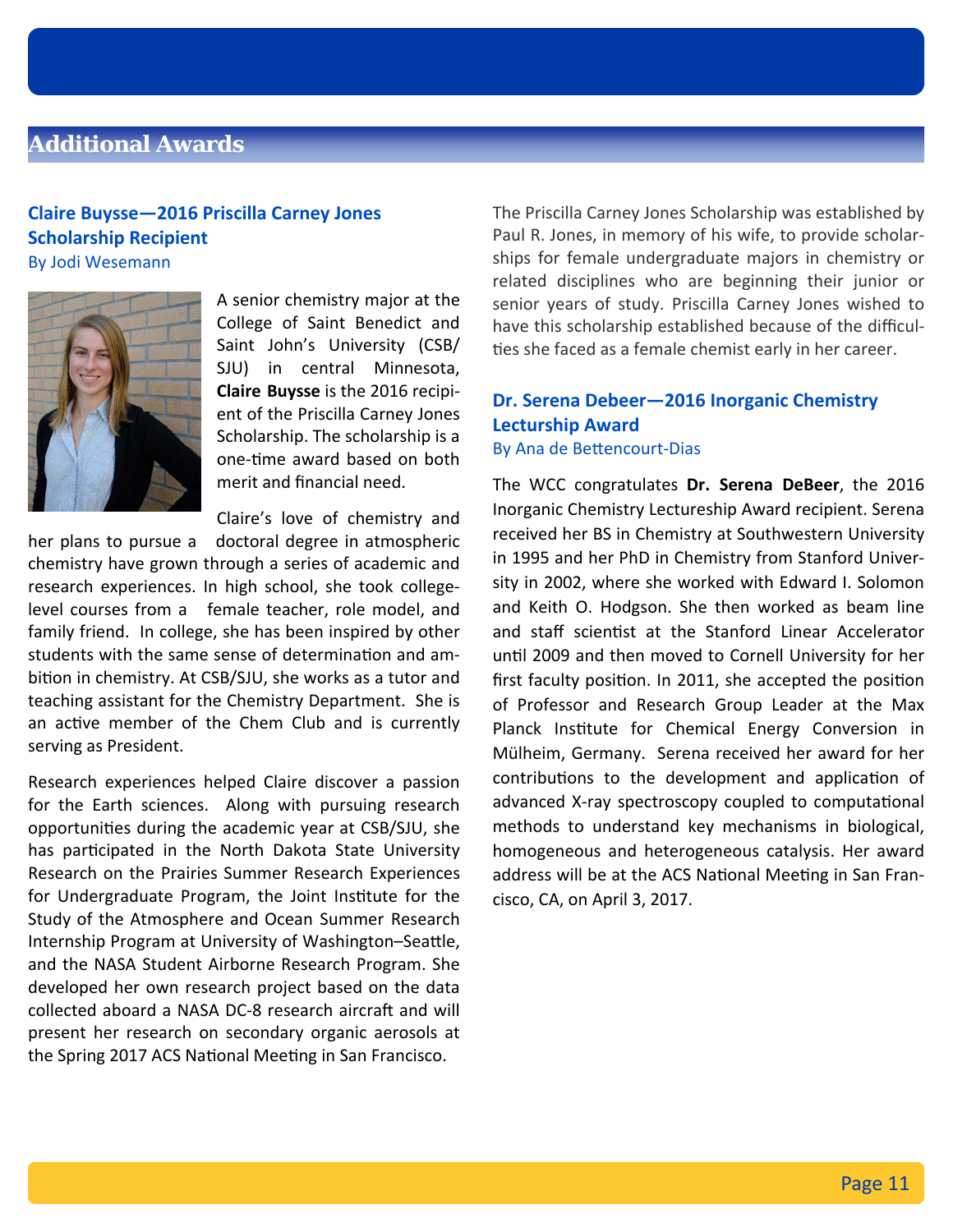### **Additional Awards (Continued)**

### **2016 ChemLuminary Award—Best Overall WCC Local Section Award** By Jaime Curtis-Fisk

Congratulations to the Chicago Local Section on receiving the 2016 WCC ChemLuminary award! This award is given to a local section by the Women Chemists Committee to recognize outstanding efforts in promoting women in the chemical sciences. This award serves as a recognition of outstanding accomplishment and highlights successful programming and initiatives that serve as an example for other sections. The East Central Illinois and Pittsburgh Local Sections were also finalists for the award, having both demonstrated significant accom‐ plishment and impact to their community.

The Chicago Section WCC's year included a Nontraditional Chemistry Career Forum to attract women to chemical science careers outside of the box. The students learned about what working chemists can do with their chemistry degrees. The Committee cosponsored an AAUW \$tart \$mart workshop that provided women with the knowledge and skills for negotiating salaries and benefits in order to receive fair and realistic compensation as they approach the job market. Another activity was a mentoring event at which Chicago Section women mentors talked about their careers and experi‐ ences in graduate school and post-doc positions. The Chicago Section WCC held a Mix & Mingle jointly with Iota Sigma Pi, which featured a Jeopardy‐style game show with chemistry-based questions. Several women served as liaisons to 38 Chicago-area colleges and universities, publicizing activities of the Chicago Section WCC. At ChemDay 2015, the Chicago Section WCC had a table with 12 posters & activities, including a Periodic Table jigsaw puzzle that students finished during the event. Tom Lehrer's song of the Elements played non‐ stop while students used WCC-inspired & decorative inkstamps saying "GIRLS = GREAT CHEMISTS", "I WANT TO BE A CHEMIST", and "GIRLS + CHEMISTRY = FUN". Careers in chemistry and their educational requirements were discussed with students.

Each year, the East Central Illinois WCC organizes a day camp at the University of Illinois at Urbana‐Champaign. Since its inception in 2008, "Bonding with Chemistry: A Day for Girls" has invited middle school girls from the area and around the state to participate in a full day of chemistry related activities led by graduate students at the university. There are often campers who have enjoyed themselves so much they return for multiple years, which encourages the graduate student volun‐ teers and organizers to keep the experience exciting and new. Students rotate among stations, each with a unique theme related to natural phenomena and chemi‐ cal principles. A favorite event has been t‐shirt chroma‐ tography in which campers tie-dye shirts while learning the principles of liquid chromatography. Participants receive take‐home items, projects, and a lab notebook of all the day's activities. All of these activities and additional outreach is at no cost to the students in an effort to serve the entire community. In 2015, 90 girls attended the camp, with nearly 50 graduate student volun‐ teers, and two central organizers. Overall, this day camp has now reached hundreds of middle school girls (some of whom are now well into college!) and graduate students.

The Greater Pittsburgh Area WCC takes an inclusive view of the events and programs implemented to have the most extensive impact on attracting, developing, promoting, and advocating for women in the chemical sciences. The following is only few of the 2015 spon‐ sored events: A Careers in Chemistry Symposium; a Cou‐ ture, Cosmetics, and Chemistry Workshop (geared towards 7‐10th grade students and also provided for Girl Scouts); and a STEM‐ulate Success Science Showcase (poster session for high school students to learn the art of scientific presentations and undergraduates to learn evaluative skills by serving as judges).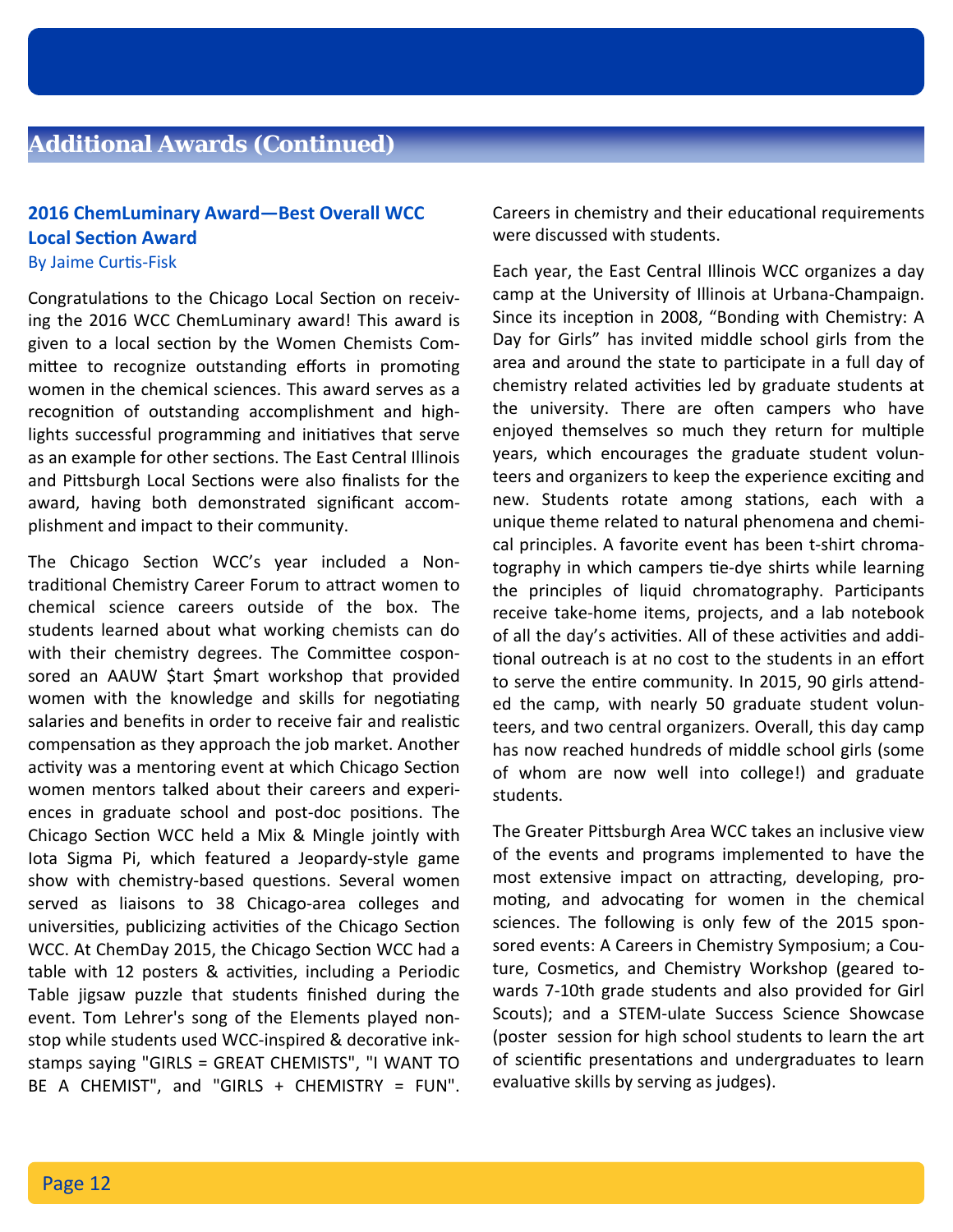**Start‐ups and Spin‐offs**  By Ean Warren

*Women in Chemical Enterprise Breakfast* April 3, 2017, 7:30 am–9:00 am Imperial B, Hilton Union Square *With support from BASF and MPPG*  (Ticketed Event)

For over 20 years, WCC has organized the Women in the Chemical Enterprise Breakfast, a program designed to initiate discussion on topics relevant to women in the chemical sciences. We will have two guests in San Fran‐ cisco: **Dr. Molly Morse** and **Dr. Xiaoxi Wei**.

Molly is the CEO and co‐founder of Mango Materials, a San Francisco Bay Area‐based start‐up company that uses methane gas to feed bacteria that manufacture a biopolymer. Molly received her Ph.D. in Civil & Environ‐ mental Engineering-with an emphasis on anaerobic biodegradation of biocomposites for the building industry–from Stanford University, and her B.S. in Civil and Environmental Engineering from Cornell University. Molly has contributed to multiple patents, publications and presentations. Along with other Mango Materials team members, she is currently working to up‐scale the technology of using methane gas to produce environ‐ mentally friendly materials.

Xiaoxi is an entrepreneur and chemistry professional in the area of supramolecular assembly. She has developed synthetic transmembrane nanopores with distinguished selectivity and hyper-effective ice prevention materials via biomimeƟc nanoscience. Xiaoxi founded X‐Therma in 2014 and is the inventor of X‐Therma's core technology to develop a state-of-the-art biopreservation/antifreeze formulation that incorporates a first-in-class hypereffective and non-toxic proprietary antifreeze polymer. X‐Therma will first enable safer transport and long‐term biobanking for advanced stem cell therapies, IVF, organ transplants, and other regenerative medicines before scaling to other large markets.

Random Business Card Exchange is a new activity designed to encourage networking after the Women in the Chemical Enterprise breakfast. Mentors dropped a business card in a bag and mentees picked one up. There were three bags from which to choose a card, one each for business, academia, and government and other non‐profits. The idea is to encourage one‐on‐ one relationships to discuss work and experiences. We hope this project will be another way to connect stu‐ dents and early career chemists with more experienced scientists.

Join us in San Francisco for what will be an enlightening discussion on start‐ups and spin‐offs!

### **Encouraging Women into Careers in the Chemical Sciences** By Jodi Wesemann

*The Importance of Role Models & Mentors in Reaching Gender Equity in Chemical Sciences: A Symposium in Honor of Judith Iriarte‐Gross* Sunday, April 2, 1:30 pm–4:45 pm Tuesday, April 4, 8:30 am–11:15 am Monterey II, Hotel Nikko San Francisco *Co‐sponsored by CHED, CMA, PROF* 

**Judith Iriarte‐Gross** is the 2017 recipient of the ACS Award for Encouraging Women into Careers in the Chemical Sciences. This award recognizes significant accomplishments by individuals who have stimulated or fostered the interest of women in chemistry, promoting their professional developments as chemists or chemical engineers.

A professor of chemistry and director of the Women in STEM Center, Middle Tennessee State University, Judith is being honored for her continued persistence and tireless efforts to level the playing field for women in chemistry and to inspire young women to major in chemistry. This symposium includes presentations from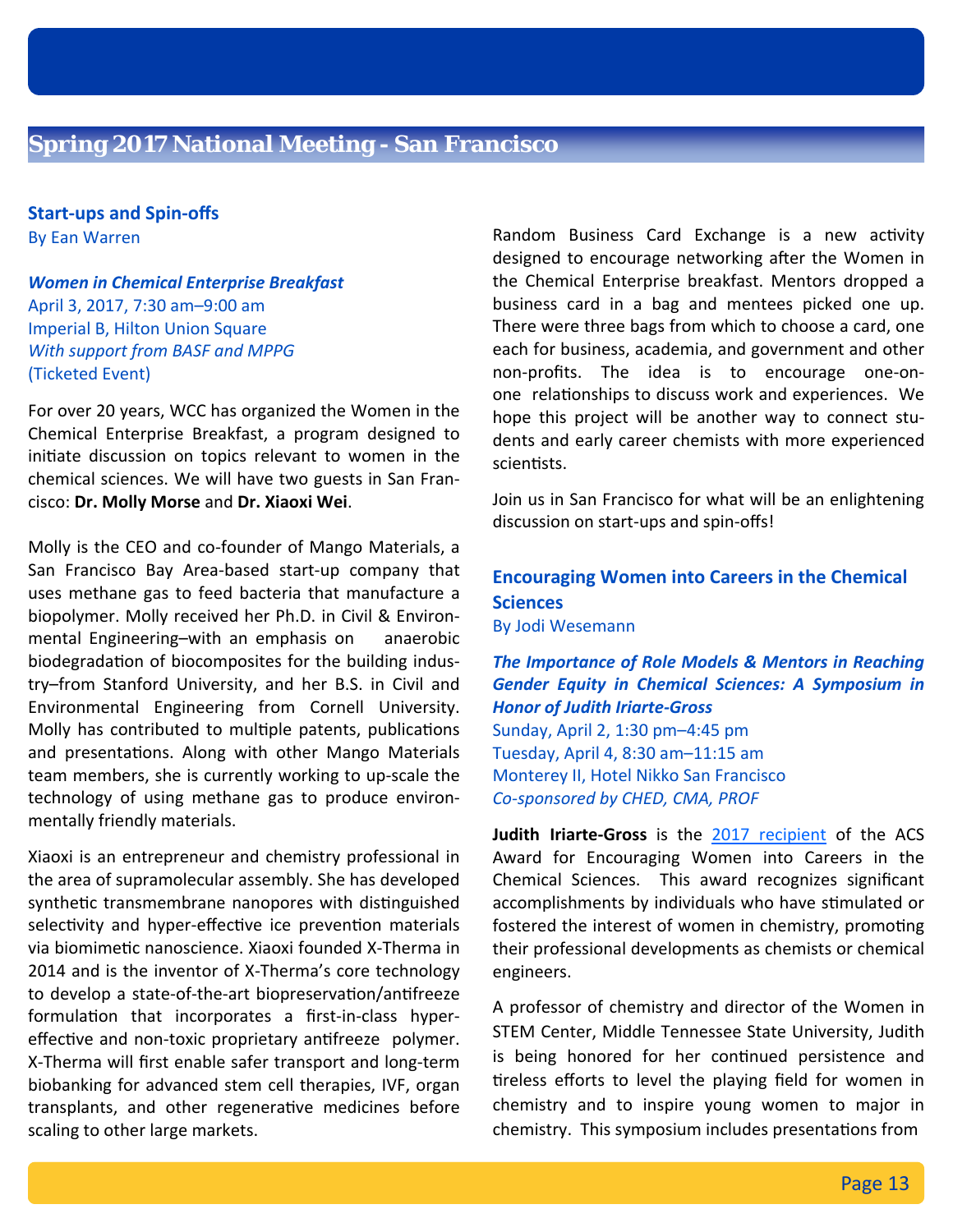# **Spring 2017 National Meeting (Continued)**

those who she mentored and those who mentored her, along with Judith's award address.

The ACS Award for Encouraging Women into Careers in the Chemical Sciences is sponsored by The Camille & Henry Dreyfus Foundation, Inc.

### **Honoring 2017 WCC Rising Stars** By Maureen Kane

*WCC Rising Star Award Symposium* Monday, April 3, 1:30 pm–3:50 pm Monterey II, Hotel Nikko San Francisco Cosponsored by BIOL, ENFL, PRES

The Rising Star Award was established in 2011 to help promote retention of women in science. It recognizes exceptional early- to midcareer women chemists across all areas of chemistry on a national level.

The 2017 recipients will highlight their work at this award symposium:

- **Rebecca Abergel, Ph.D. ‐** Staff ScienƟst in the Chemical Sciences Division; Lawrence Berkeley National Laboratory
- **Yimon Aye, Ph.D. ‐** Assistant Professor of Chemistry & Chemical Biology; Cornell University
- **Erin S. Baker, Ph.D. ‐** Senior Research ScienƟst IV in the Biological Sciences; Division, Earth & Biological Sciences Directorate, Pacific Northwest National Laboratory
- **Erin E. Carlson, Ph.D. ‐** Associate Professor of Chemis‐ try; University of Minnesota - Twin Cities
- **Beata A. Kilos, Ph.D.** Associate Research Scientist in Core R&D, Inorganic Materials and Heterogeneous Ca‐ talysis; The Dow Chemical Company (Midland, MI)
- **Ah‐Hyung (Alissa) Park, Ph.D. ‐**  Associate Professor of Earth and Environmental Engineering & Chemical Engineering; Columbia University

Selection as a Rising Star is a distinct honor of professional accomplishment within this leading organization of chemists.

### **CelebraƟng and Networking** By Kim Woznack

*WCC Open MeeƟng and "Just Cocktails" RecepƟon* Monday, April 3, 4:00 pm–5:00 pm Nikko Ballroom II, Hotel Nikko San Francisco

If you are interested in celebrating the  $90<sup>th</sup>$  anniversary of WCC, honoring the 2017 WCC Rising Stars, and learn‐ ing more about the WCC mission, programs and resources, please join us at the next WCC Open Meeting and "Just Cocktails" reception. This free, informal event allows people to network with the members of the WCC as well as other ACS members. Tell your friends and colleagues and we look forward to seeing you at the next "Just Cocktails" event.

**ACS Keynote Speaker—Dr. Shannon Lucid** By Attila E. Pavlath

*Space Chemistry: How it Helps Space ExploraƟon* Monday, April 3, 8:00 am–11:55 am 2000, Moscone Center

The keynote speaker of this symposium will be **Dr. Shan‐ non Lucid**. Shannon is an ACS member and one of the first woman astronauts. She held the record for spend‐ ing the most time, six months, on the International Space Station carrying out various experiments. She will give a summary of her work, discussing the importance of space chemistry research and give her view about the future. She stated that she had a dream to be both a chemist and an astronaut.

"Space: the final frontier." As the famous Star Trek quote hints, space is becoming more and more im‐ portant. This is the reason why a group of domestic and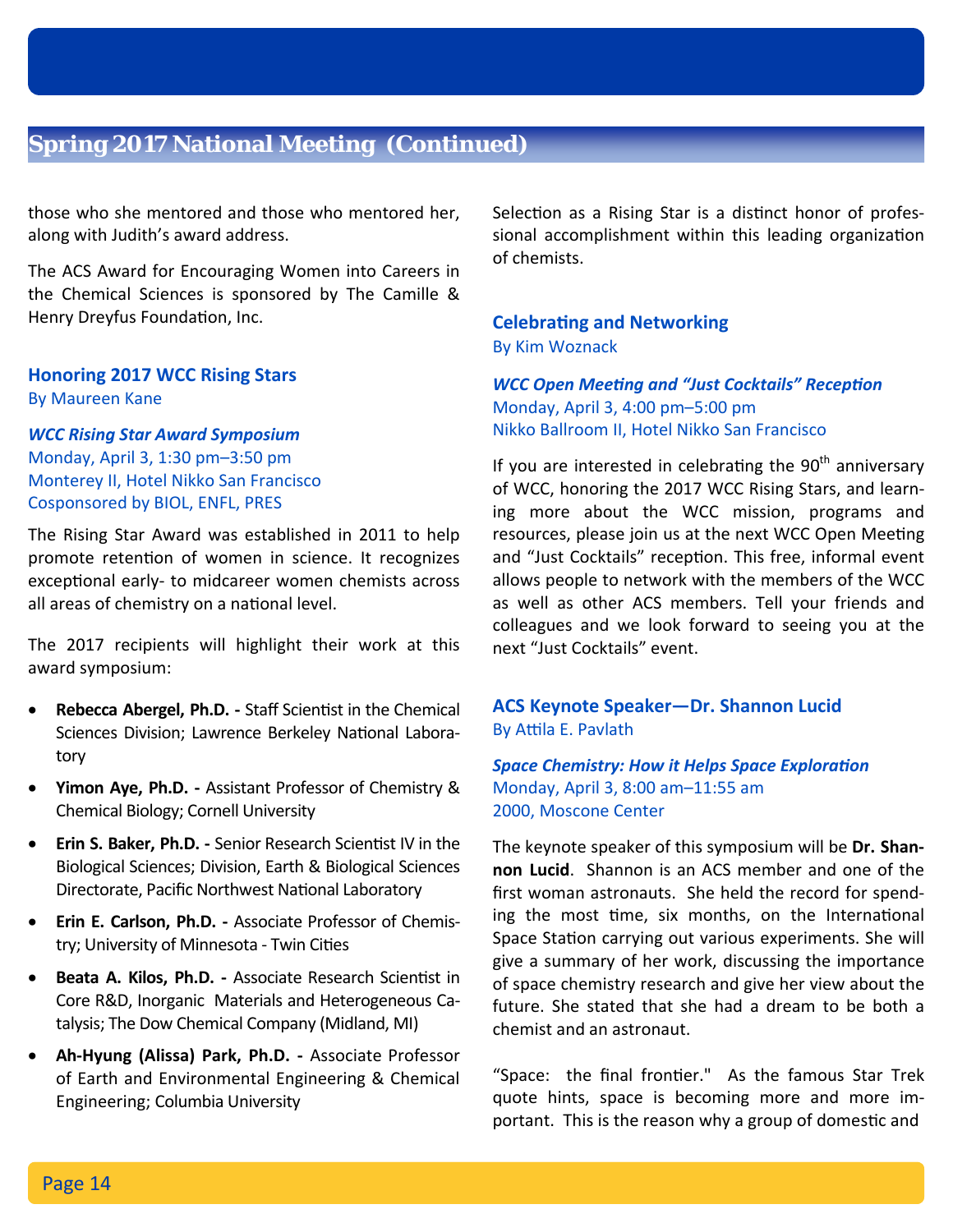# **Spring 2017 National Meeting (Continued)**

international ACS members petitioned last year the formation of a Division of Space Chemistry. (See www.spacechemistry.org)

The process is underway and the formation of this new Division is expected to be approved by ACS Council at the Fall Meeting in Washington DC. Since nothing can be done by this future Division until it is officially approved, last year **Dr. Donna Nelson**, then ACS President recog‐ nizing the importance of chemistry in space exploration, recruited the Younger Chemists Committee to sponsor a Space Chemistry Symposium at the Spring ACS meeting in San Francisco. The proponents of Division acquired 15 experts in this area both domestic and international to deliver lectures on Monday, April 3.

### **Perspectives**

*Views expressed in this secƟon are those of the authors and not necessarily those of ACS or WCC.* 

### **Barbie Takes on STEM** By Hawthorne R. Ripley & Rebecca A. Horwitz

A small label on the front of Mattel's Barbie STEM kit box reads, "You Can Be Anything." Toys have the power to influence how children perceive their potential and form goals, and STEM kits, specifically, could even in‐ spire or encourage future career paths. For this reason, the new Mattel product raises questions about the progress made in the representation of women in STEM fields, and whether this toy is actually constructive in the hands of young girls. The classic blonde doll comes equipped with a lab coat and safety goggles, but her hair is loose and she's wearing a mini skirt and high heels. She also comes with ready‐made supplies to put togeth‐ er a motorized closet rack, jewelry holder, and a washing machine using "engineering," and to design colorful dresses with "chromatography." The question arises: is this truly a step forward, and is Mattel's "professional women" initiative really sending a message of equality?

At the Packer Collegiate Institute, a small private school in New York City, many girls in the community feel that women in STEM fields are underrepresented. We start‐ ed the Women in STEM club earlier this year, with the objective of strategizing on how to tackle the unique challenges girls interested in STEM professions face. The Mattel STEM kit has sparked discussion in our club, and many members agree that this toy is not progress.

As young women who have grown up interested in STEM, we want future generations of girls to be given the same sort of science kits as boys and believe that Mattel's portrayal of the female scientist is both diminishing and discouraging. Some of our club members said that, on the positive side, Mattel's Barbie design might attract little girls with interest in dolls to STEM fields, but most believed that blunt stereotyping discounted any possible positive value; the "STEM projects" in the kit are essentially household duties, expressing a 1950's ideology of a woman's full potential. It is unsettling that one of the most influential toy companies continues to cling to these ideals. To us, it seems like a strategy to reroute any female interest in technical subjects back into housework and fashion, sending a message of "stay in your lane" as opposed to "you can be anything." Why does Mattel choose to perpetuate the narrative that girls are only interested in "girly" things? Being in the business of appealing to children, how can they so great‐ ly underestimate the broad scope of what is fun for girls?

It is important to acknowledge that Mattel's attempt to integrate a STEM kit into their inventory of "girls' toys" is indeed a step in the right direction. However, beyond this first step, the product quickly went off the rails. Mattel needs to do more than stereotype if it truly wants to inspire future-generation female scientists, engineers, and mathemaƟcians.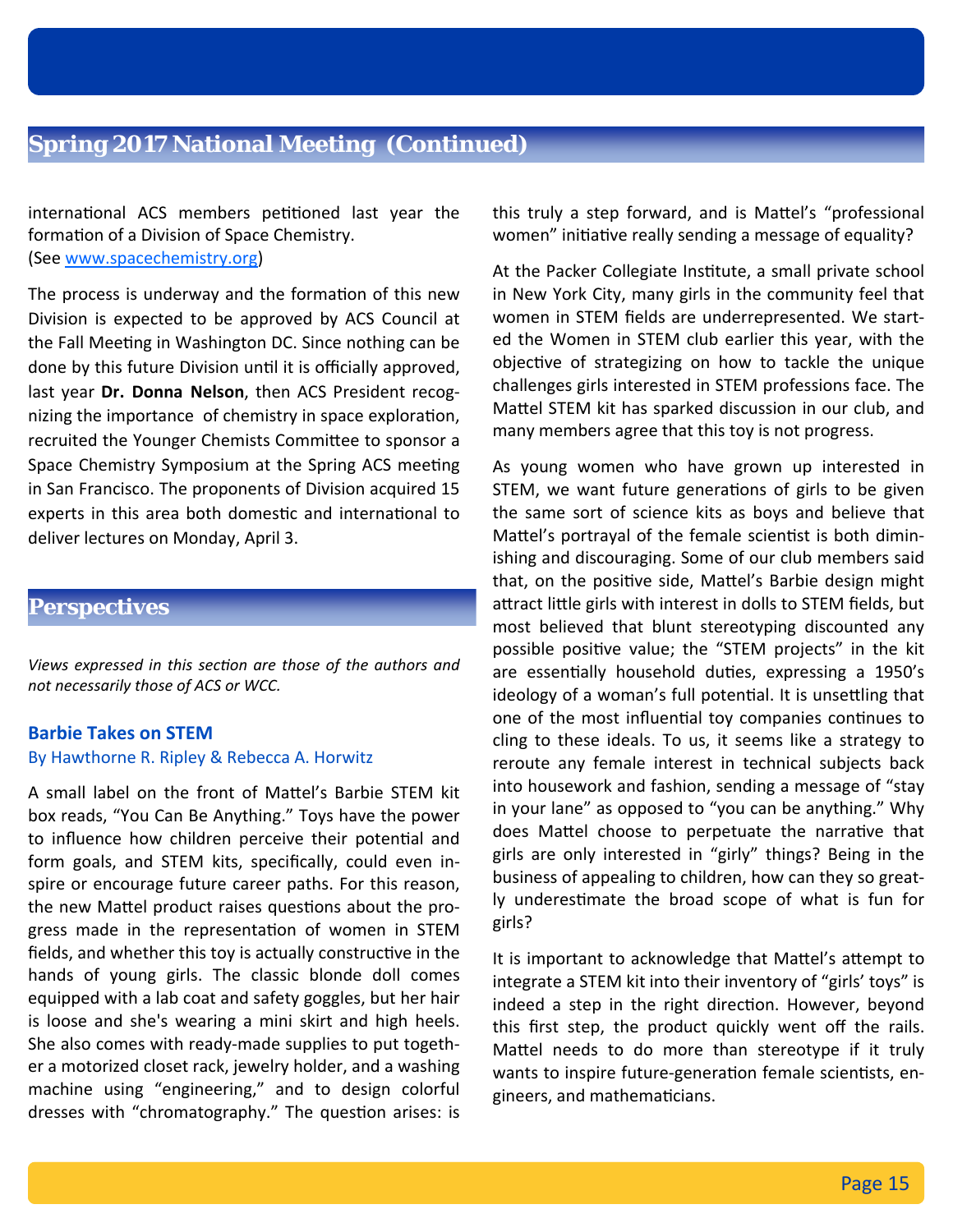# **Perspectives (Continued)**

Another company we see as having a more appropriate representation of STEM for young girls, without cutting out gendered marketing entirely, is GoldieBlox. Their products include aspects of problem solving and engi‐ neering, while still being marketed to young girls using animals and fairy tales. Or, you could buy your daughter the same chemistry set or Tinker Toys you buy your son. However, writing off the STEM Barbie is not an option, as the toy will, whether we like it or not, have an enor‐ mous impact. According to Mattel, an estimated 3 Barbies are sold a second, which is about 95 million sold a year. Because of this prevalence, improving the toy is hugely important.

Mattel needs to offer their large audience of potential STEM professional tools to pique their curiosity, instead of enforcing old stereotypes. Mattel should focus primarily on changing the experiments included to reflect

modern standards of professional women. Members in our club suggested that including more realistic scientific tools would be helpful. In addition, many said replacing the simple readymade pieces with slightly more complex and varied parts would enhance the engineering aspect of the STEM toy. The small greenhouse that Barbie builds is also, to Mattel's credit, worth keeping.

Mattel's promotional video accompanying the Barbie STEM kit shows few scenes of Barbie working in a lab or in an office, but does end with the image of her relaxing in a hammock, after a "hard day's" work, which is telling of the environment in which Mattel seems to think women belong. Although relaxation is a goal for many working people, this is hardly an inspiring image of a successful STEM professional; certainly, Mattel can and must do better. As one member said, "We've come a long way, but I don't think we should settle."



Members of the Women in STEM club at the Parker Collegiate Institute, New York City.